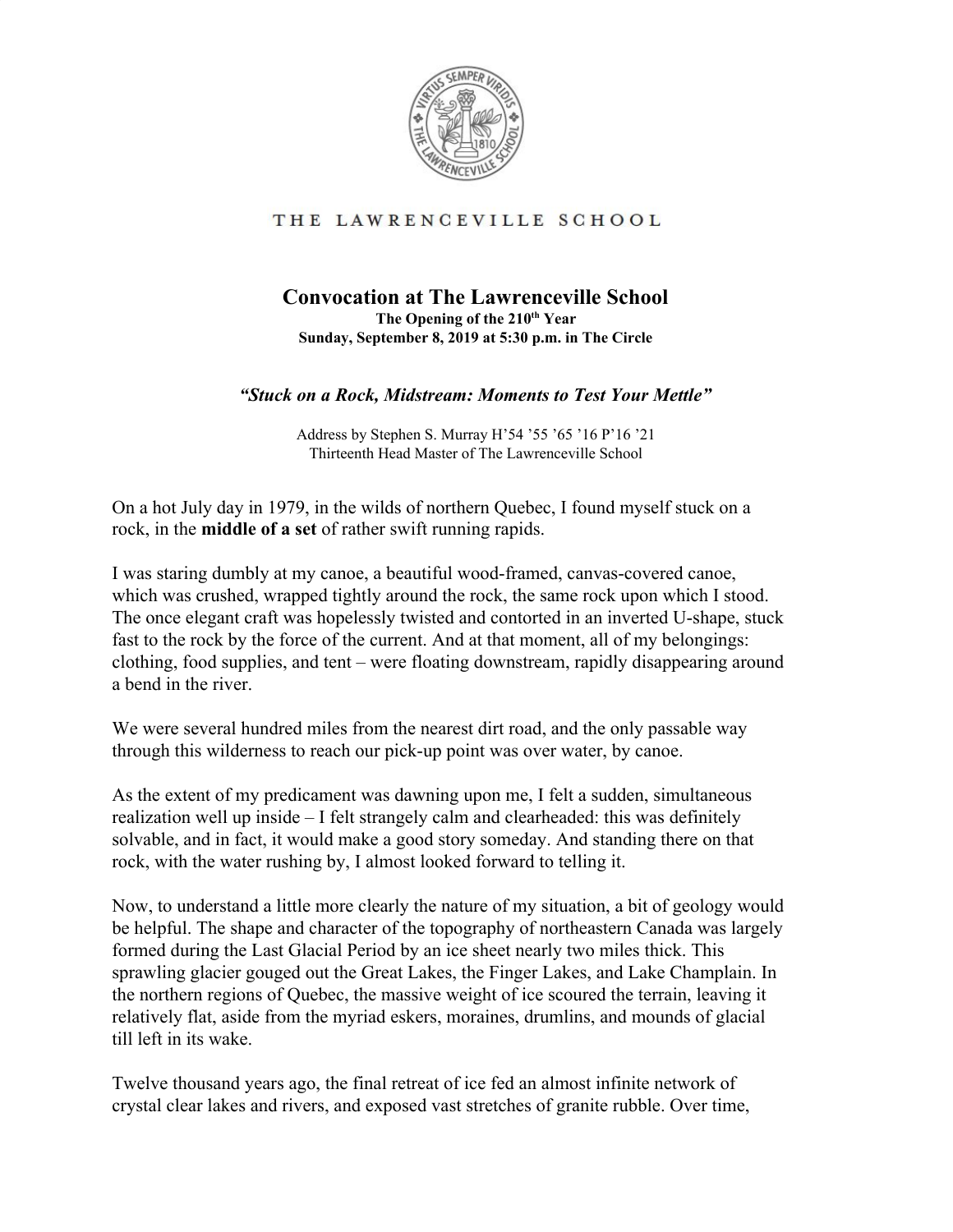upon the chaotic jumble of boulders, ranging in size from basketballs to Volkswagens, grew a thick forest of hardy spruce trees whose roots drew life from the hardscrabble land, almost entirely devoid of topsoil. Beneath the trees grew an impossibly thick, vibrant green carpet of sphagnum moss, almost magical in appearance.

I found myself in this extraordinary setting at age 15 on a canoe trip with ten other adolescents, two leaders, and a Cree guide named Matthew Loon, a member of one of the largest of the First Nations of Canada. Our itinerary covered a good 300 miles of lake and river travel, punctuated by frequent "portages" – where we carried our canoes and gear around waterfalls and over low ridges to connect to new waterways. Our food was packed in wooden boxes called wannigans, and on the portages, we strapped the wannigans to our backs with a leather tumpline that ran across the forehead, a practice borrowed from Native Americans. We cooked over open fires and baked bread each night in reflector ovens. We drank water straight out of the rivers, fished for pike and walleye, and even in July, awoke in the morning to frost on the ground.

About 150 miles into the trip, we had left the Témiskamie River, and we were poling our way up a tortuous stretch of a narrow tributary. Picture the guy in the stern standing with a long pole, like a Venetian gondolier, pushing the canoe upstream against the current with the bowman keeping the canoe straight.

We were trying to reach Cold Water Lake, or Lac à Eau Froide in the local parlance. This was our halfway point, where we would be resupplied by float plane. Mile after mile, it was tough work and we made painstaking progress. And this is precisely where our mishap occurred. As we toiled up the river, our canoe hit a tricky patch of current that turned it sideways against a boulder. It instantly tilted upstream and began to take on water – in a matter of seconds, the once graceful vessel was a hopelessly splintered wreck. We clambered up onto the rock, thankfully having been dumped upstream – had we been pinned between the canoe and the rock, we'd have been crushed.

As I stood there assessing my situation, contemplating the story I could tell, our companions suddenly sprang to life. Two canoes sped off down the river after our all-important food and equipment, which they were able to recover, and two others came up alongside the rock to make sure we were okay and to survey the damage. All 13 of us tried for an hour to dislodge the canoe, but even straining on a heavy rope, we could not budge it – the river owned it and wasn't letting go.

We shrugged at our misfortune and managed a laugh, then doubled up in our canoes, redistributed the gear, and went on our way.

In the intervening years, I have thought back frequently to that brief, momentarily dire setback, and more important, to that feeling of calm certainty that washed over me on the rock. It was in that moment that I found the first glimmer of adult confidence, that steady, centered feeling that if I remain focused and think clearly, if I work with the folks around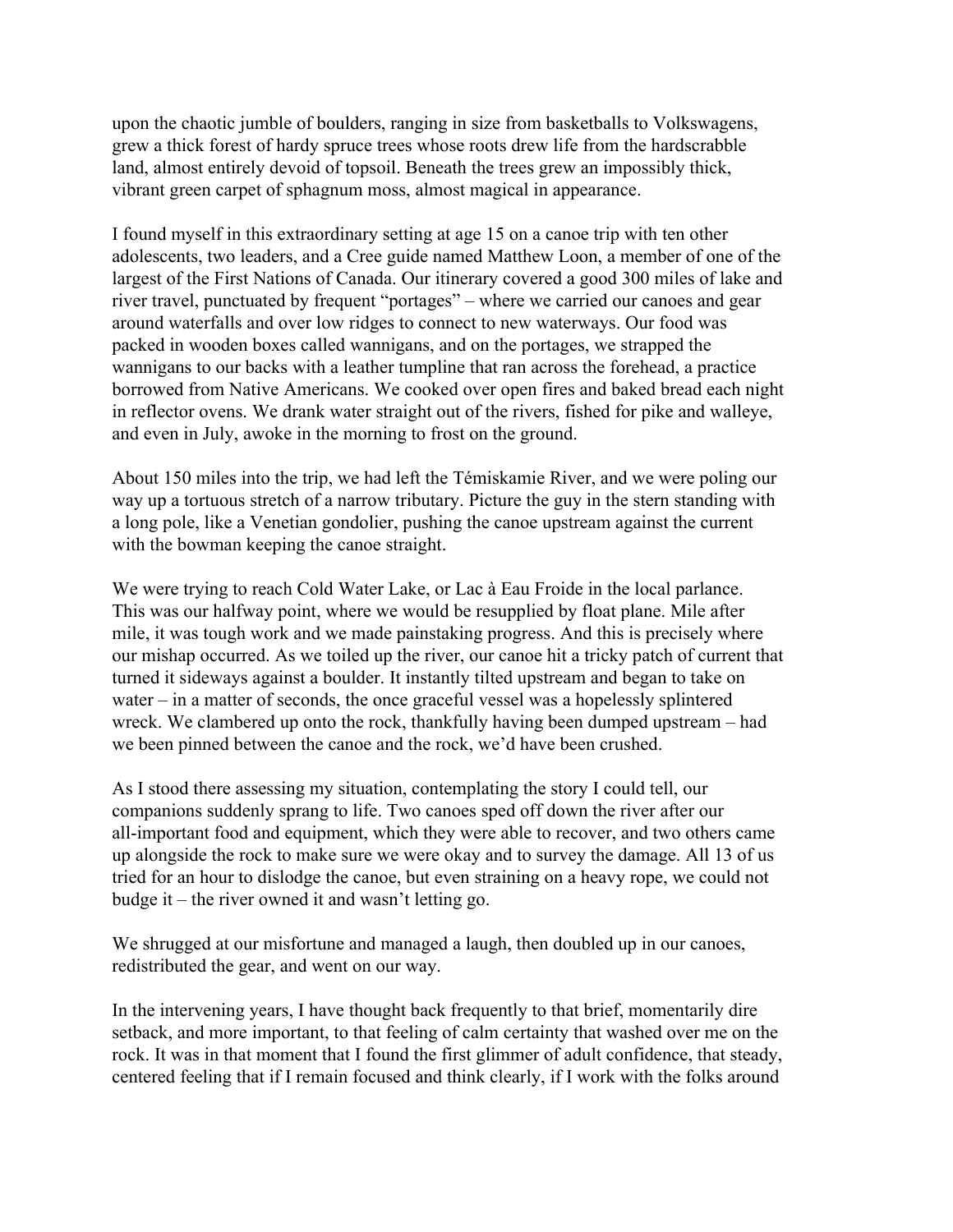me, I can probably solve this. And that glimmer of confidence has served me through much of my adult life.

I believe that this kind of confidence is acquired, or rather earned, when our mettle is tested, when we are pushed out of a certain comfort zone and we are forced to find our footing. In the weeks leading up to the accident, as the members of our expedition worked together on a daily basis to paddle, portage, pole up rivers, pitch tents, split wood, cook, strike camp the following morning, and navigate over 150 miles of rugged terrain, I had learned a kind of self-sufficiency and independence that I had never experienced before. All of that culminated in that moment on the rock. The situation was not ideal, but I immediately knew that it could have been far worse, and that it was eminently solvable.

In retrospect, I don't recall looking for this moment in any kind of purposeful way – the opportunity found me. As we come together as a community to launch the school year, my message to you students is not to wait for serendipity, but to seek out challenges, challenges that will stretch you and help you find the beginnings of real confidence – not brash, cocksure bravado – but the kind of settled self-reliance that only comes with experience. And the opportunities to acquire experience will come in many forms if you are open to them.

We all read Walking to Listen this summer, by Andrew Forsthoefel. On the surface, he seems to focus on his effort to test himself through travel, the physical challenge of moving from place to place. But in the end, we see that he is spurred on by a feverish yearning to find kinship, to find trust and intimacy in our vast, soul-less, de-personalized society. He writes at the beginning,

"…we desperately longed to connect, to share in the beauty and the sorrow of this fleeting life together, offline, face to face, but we just didn't know how, and so we stayed strangers and pretended that wasn't strange."

After some months on the road, he reflects on a chance meeting and how his ability to connect with others has changed entirely:

"We'd spent just a few hours together in the same warehouse and just a couple of moments in conversation, and yet there was this strange kind of love between us (…) I'd never experienced that kind of instantaneous connection with strangers before this walk. It made me wonder why not, and if it was even possible without doing something outlandish like walking across a continent."

No doubt, his journey was necessary for him, and for some, we may indeed need to do something "outlandish" or unusual; we may need to depart from the beaten track.

It could be travel – we send students all over the world on extraordinary trips and academic semesters. Want to try deep-water shark tagging at the Island School? How about identifying new plant species in the Ecuadoran highlands with our Harkness Travel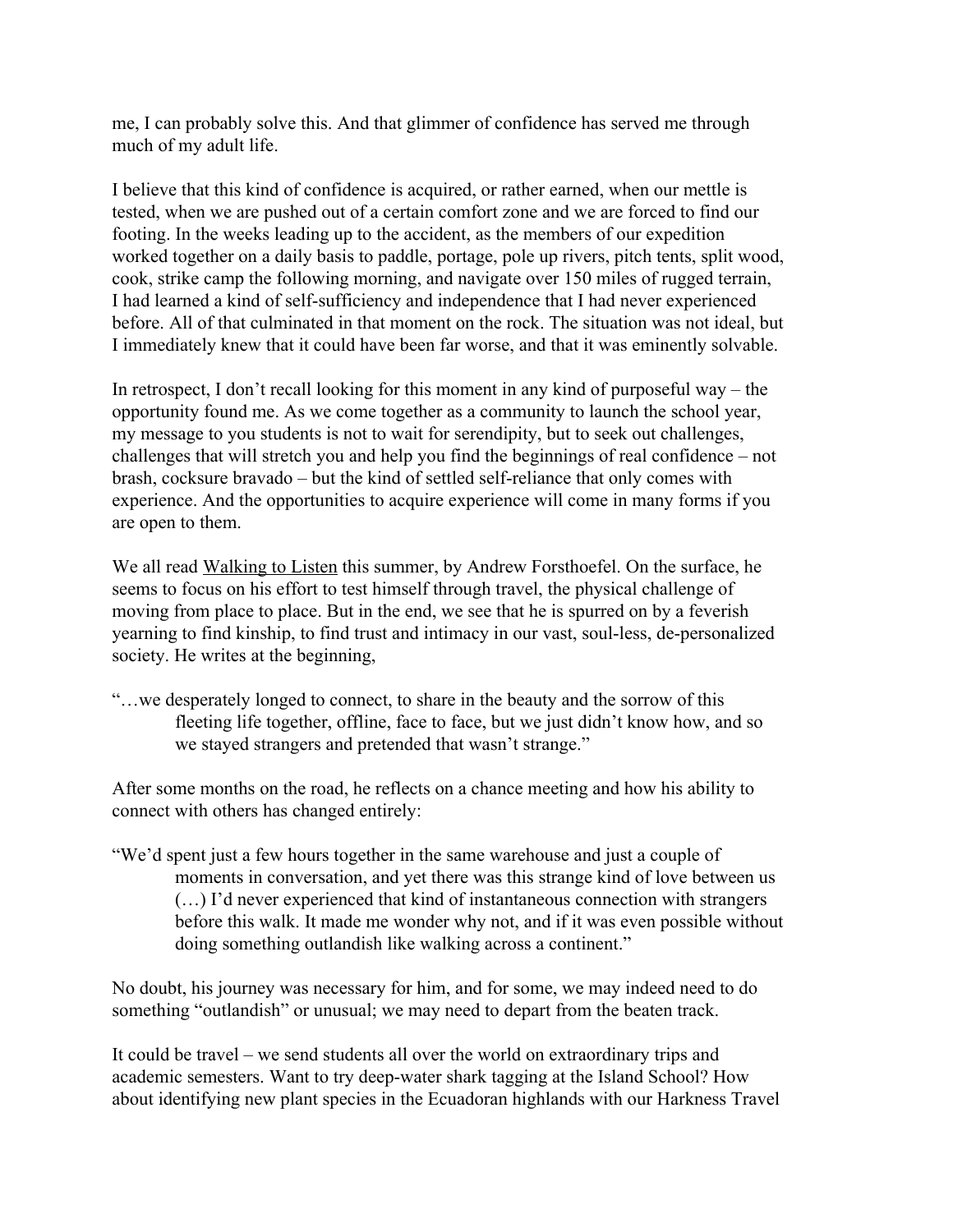Program? Or telemark skiing at 14,000 feet in the Rocky Mountains with High Mountain Institute? How about living with a family in Zaragoza, Spain, for a year with School Year Abroad? A recent graduate described to me her experience of spending the better part of a year in remote western China, and it changed her life. It was her time at Lawrenceville that made her receptive to that kind of experience.

And yet your opportunity might be far closer to home; it could be in the realm of athletics. I sat at dinner not long ago and listened to an alumnus tell of his experience on the football team – a good 60 years ago. He told it as if it had happened yesterday. Small in stature, he had pushed himself to make the team, and he was just proud to wear the jersey even if it meant riding the bench. In their final game, against Hill, they were down by 13 points at the half, and from the sidelines he was watching their undefeated season slip away.

As they went into the  $3<sup>rd</sup>$  quarter, the coach turned to him and said, "Ray, you're in." "I sunk down on the bench," he said. "I hadn't seen the field a whole lot that season, and I couldn't believe he'd risk the game by putting me in. But he calmly looked at me and said, 'You got this, Ray, we need you in the game.'"

"On the next play," he went on, "I caught an interception and ran for 15 yards. That was my one contribution, but it changed the momentum of the entire game. Hill never scored in the second half, and we went on to win."

As he quietly told the story, he said, "That moment," and then his throat tightened and he could hardly finish his sentence. His eyes glistened, and he said, "That moment, when that coach looked at me and believed in me, changed my life and changed my ability to believe in myself. I've never forgotten it." Had he quit the team, he would never have had his moment.

Perhaps it will happen in the realm of academics. An alumnus from the early '80's once shared with me that as a young man at Lawrenceville, he often felt alone and out of place, but found refuge in literature and pushed himself with a quiet passion. That feeling of isolation was exacerbated in English class, which, as he recalled, was largely comprised of athletes who did not seem to share his literary interest. They had been reading Faulkner, and on what appeared to be a whim, the teacher suddenly asked a very obscure, nuanced question, and said that if anyone could offer a credible answer, he'd waive the final paper. "The teacher surveyed the boys around the table," the alumnus recounted, "and then his eyes came to rest upon me. It was as if he knew that I knew, and he was giving me this moment to shine. I could have faltered, and I was nervous, but I took a chance and nailed the answer. I found my place at Lawrenceville at that moment."

The opportunity to get out of your comfort zone and to test your mettle might be even more inward looking, it might involve confronting your assumptions or your blind spots. We all operate with various advantages and disadvantages, and our advantages, or privilege, can create blind spots.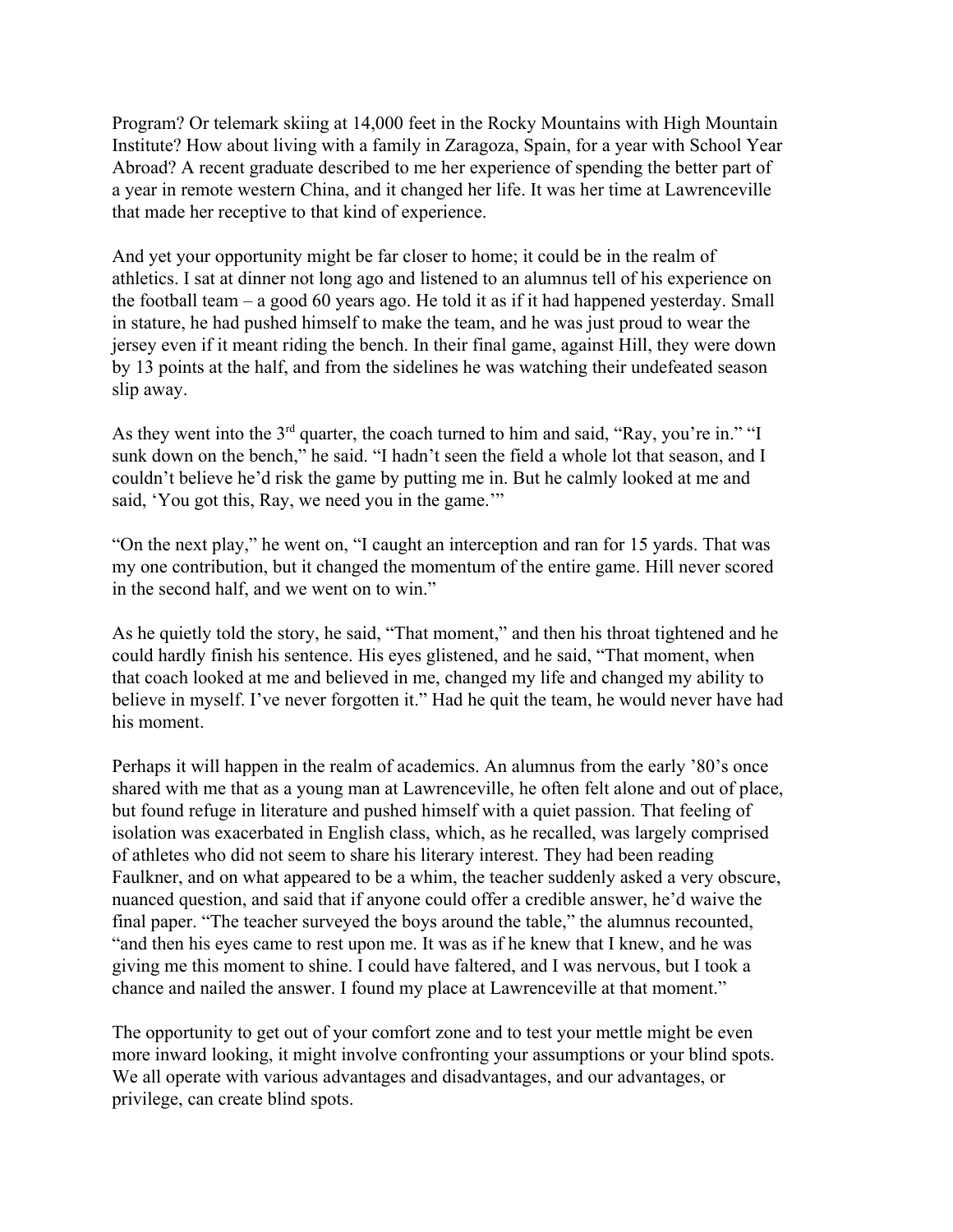My older brother is a psychologist, and he once shared with me an interesting example of how our view of a situation can change in an instant depending on how you draw the circle of privilege. He used to run group therapy sessions for men who batter women, court-ordered group therapy. You want to see your wife and children, you need to show up. He says there is no typical profile to describe men willing to abuse their wives, and he had executives in Brooks Brothers suits alongside construction workers in Dickies and steel-toed boots. One day, he was working to help a particular group understand the notion of "male privilege."

"That's complete bull," one of the men retorted. "**I'm** here, I don't see **her** here."

Another agreed: "Yeah, judge believed **her**, not me. The whole goddam system is rigged in her favor."

"She totally asked for it," said still another, "and **no one** gets that."

My brother pointed out that men were frequently physically stronger, got paid more, were advanced professionally, spoke over women with greater frequency – none of it made any sense to them; they just couldn't see it.

Suddenly, my brother said, he made a slip of the tongue. He said, "white male privilege." As soon as he had drawn the circle differently, it all changed. There were two African-American men in the group, and they both said simultaneously, "Oh yeah, I get that." When a white member of the group tried to dismiss it, one of the black men replied, **"I grew up in West Virginia, let me tell you about white male privilege."** And suddenly, after nearly 45 minutes, the group quieted down, and were able to hear something they couldn't before.

We resist recognizing our privilege because it is not easy to take a truly candid look at our actions and attitudes. Some of this comes from the deeply human impulse to view ourselves as basically good. We want to believe that our own actions are justified, and people will go to great lengths to see themselves in a positive light, even if it means rationalizing assault and battery.

We hear echoes of this notion in the book, The Person You Mean to Be, by Dolly Chugh, read by the faculty and staff this summer. She writes about the blind spots that all well-meaning people naturally harbor. "Even people," she says, "who are engaging in crimes or bullying that others view as immoral may still see themselves as moral."

Her point is to encourage us to see ourselves more honestly and more complexly – to redraw the circles, just as my brother did with that group of men, so we can grow. This takes a bit of personal courage – we don't like to dwell on the less-appealing aspects of ourselves, and we have to work to overcome our normal resistance.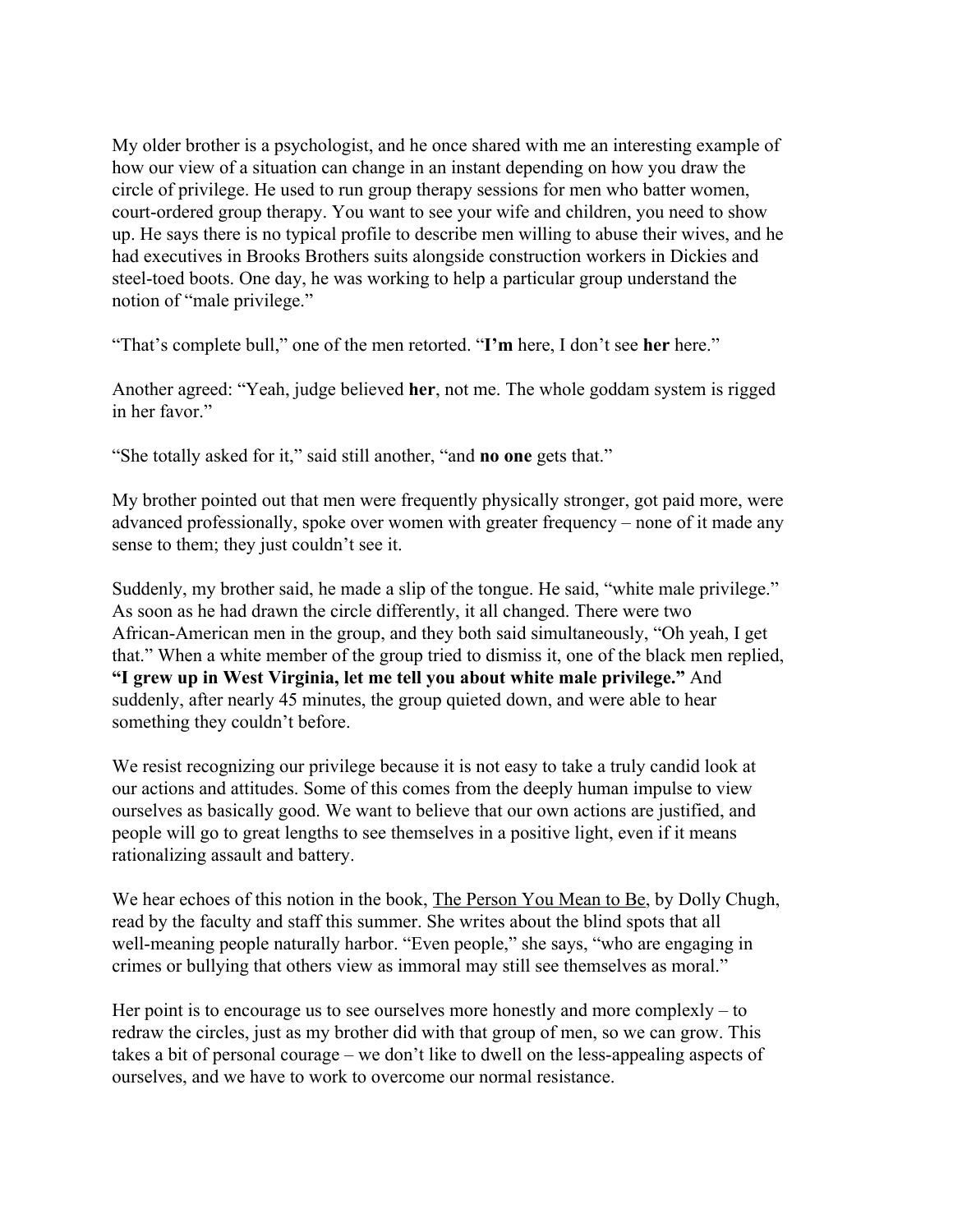Do we stand by and tolerate comments we sometimes hear because we think people deserve it, that they have it coming?

- "He's such a punk, he's always saying something, no wonder no one in his House hangs out with him."
- Or, "She hooks up with everyone, people have trashed her on social media, and it is so funny."

What if we gave people the benefit of the doubt? What if we assumed that everyone has their challenges, and what if we took the time to try to understand their difficulties?

That young man who is so isolated in his House, imagine you reach out and discover that he has a brother suffering from an opioid addiction and living on the street. And that girl you're gossiping about? Let's say she finally takes a risk and opens up to you to reveal that she suffers from paralyzing anxiety.

What if this were your challenge, your opportunity to grow here at Lawrenceville? Working to be aware of your own advantages and practicing compassion with others takes effort, but it is precisely what we need if we are to be the kind of community we aspire to be.

The real test of our mettle might lie in breaking down our personal defenses and taking an honest look deep inside ourselves. With this in mind, I'll end with a final story about confronting my own hypocrisy.

**In high school, I was a nice guy**. I had plenty of friends. I did community service. I was a dorm prefect. In most respects, at least in my own mind, I tried to do the right thing. As I got to the spring of my senior year, I was into college, graduation was close at hand, and I was pretty damn satisfied with myself. One night in late May, I'm sitting in my room, and I hear a loud group of juniors and seniors on a rampage, running by my door. One of them shouts, "Murray, c'mon, we're doing a drive-by on Reilly – it'll be hilarious!" They had water balloons, some so swollen they were difficult to carry. Someone thrust two big ones into my hands, and I joined the group at the tail end as they went running up the stairwell.

The unsuspecting Reilly was a junior who lived on the third floor. To this day, I don't know why he was targeted. Maybe because he seemed to have it all going on and someone wanted to bring him down a peg. Maybe he had said something and someone was settling a score. I never found out.

We sprinted down the third floor hall, the lead runner kicked open Reilly's door as he passed, and then we unloaded the balloons, indiscriminately, into his room. I was the last to go, and as I lobbed my balloons, for a fraction of a second, I saw this wide-eyed look of disbelief on his face. I bolted past the door and started down the stairwell after the